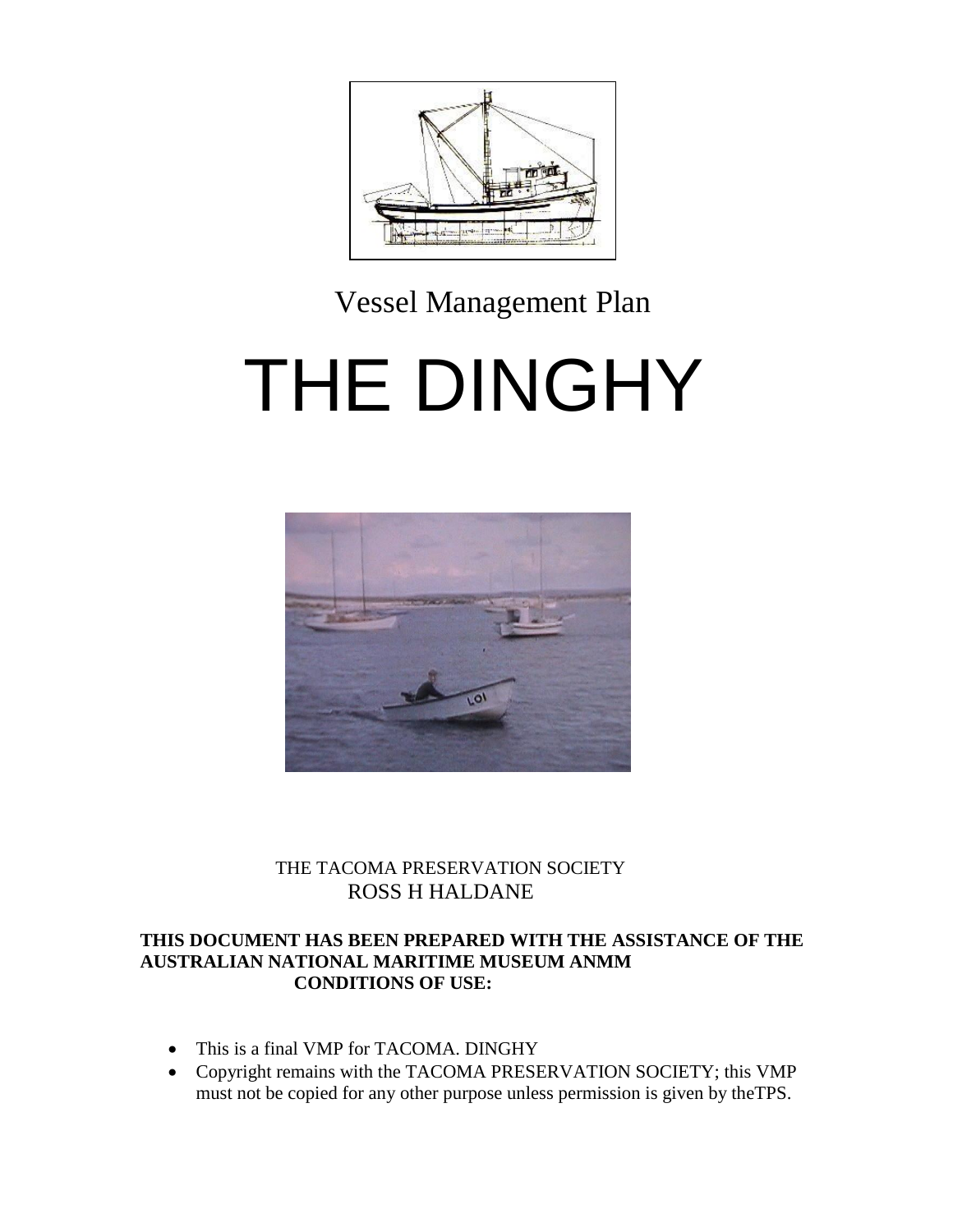#### **Summary of VMP recommendations**

#### *1.1 Introduction*

The Dinghy Vessel Management Plan (VMP) outlines procedures, summarizes tasks and makes recommendations to ensure that the integrity of DINGHY is maintained as to both its configuration and interpretation, and that it remains structurally sound, weather resistant and watertight. The VMP determines the need for *TACOMA* Dinghy to be dry housed, operational and available to support, activities associated with the MV TACOMA

The dinghy VMP is developed within the framework of the Barcelona Charter. 2002. The dinghy VMP has been developed with assistance and advice from the Australian National Maritime Museum.

Updated and detailed operational procedures on-water management is under the direction of the elected committee of the Tacoma Preservation Society.

#### *Summary of recommendations*

The dinghy *Vessel* Management Plan recommends that:

- THE dinghy configured to represent the 1960'S Australian tuna industry, and the live bait tuna fishery following full research.
- The dinghy form part of the MV TACOMA display
- *THE* DINGHY be outfitted with props and equipment to interpret it as a working Salmon/pilchard netting vessel of the 1960's
- The stages of DINGHY working life documented
- Oral histories be made with previous crew of the *MFV TACOMA* and the DINGHY
- A photographic history of DINGHY and the associated salmon /tuna era be developed,
- The existence and location of all documentation associated with THE DINGHY historical, archival, and documentation associated with the condition and operation of the vessel - is to be documented in the database.
- All artifacts associated with THE DINGHY to be housed in an onshore facility such a facility to be developed as budget allocations allow
- The DINGHY be assessed and cleaned regularly in accordance with schedules outlined in this document and the Tacoma Preservation Society committee's project plans

 $\bullet$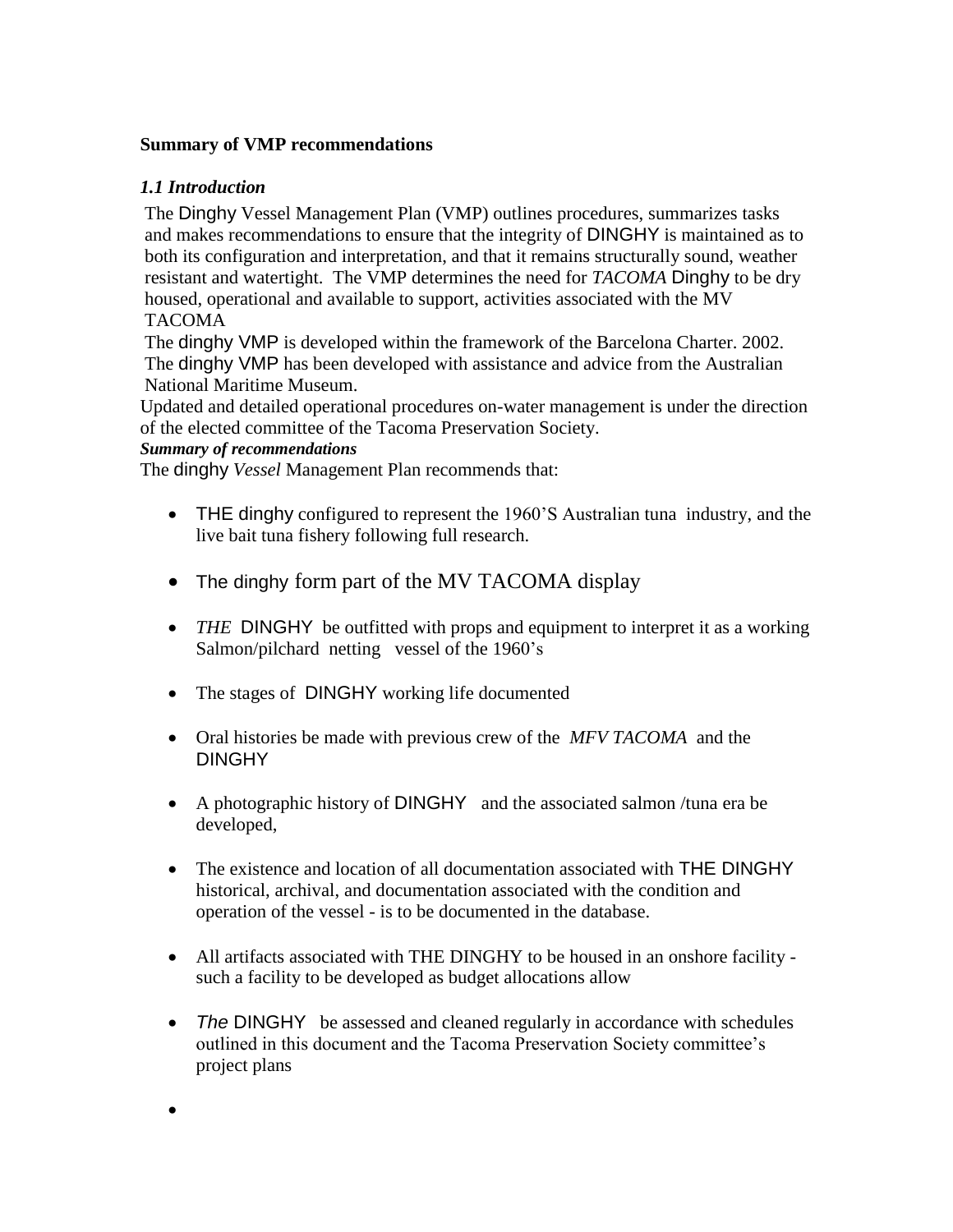#### PART A THE VESSEL, ITS SIGNIFICANCE & HOW IT WILL BE CONSERVED

# **Section 1 Introduction**

#### *1.1 Review of significance including comparative craft*

*MFV TACOMA* DINGHY was the a purpose built vessel using a plywood plan from the FAO and marine plans as its design type. This class of boat was easy to build and light to handle and stored well onboard.

# **Background to the dinghy**

. It was one of two dinghy type boats built by the Haldane brothers to act as a personal light work boat for live baiting of tuna bait using a light at night and salmon fishing on surf beaches.

The dinghy was built to meet the need of a light versatile vessel that could be handled in rolling conditions. The previous dinghy had been built of huon pine and was considered to heavy . Its long survival is in part due to the original material and building methods employed, and also because of its retention of ownership in one fishing family. It ceases use in 1986 and was dry stored for the next 27 years

Plywood design was chosen because it enabled the crew of 6 to be transported between land and the mooring off the Port Lincoln slip. The dinghy contained two watertight bulk heads so it could double as a rescue life boat in a period before the adoption of life rafts .

*Tacoma's* dinghy principal significance is that South Australian and live bait for tuna fishing until its retirement in 1986 with the completion of the Lincoln cove marina it was one of 7 tenders that were used by Tacoma over its 60 year fishing career and one of three known to remaining.

*MFV TACOMA dinghy* is the only example of a 1960 tender that is within a collection in Australia,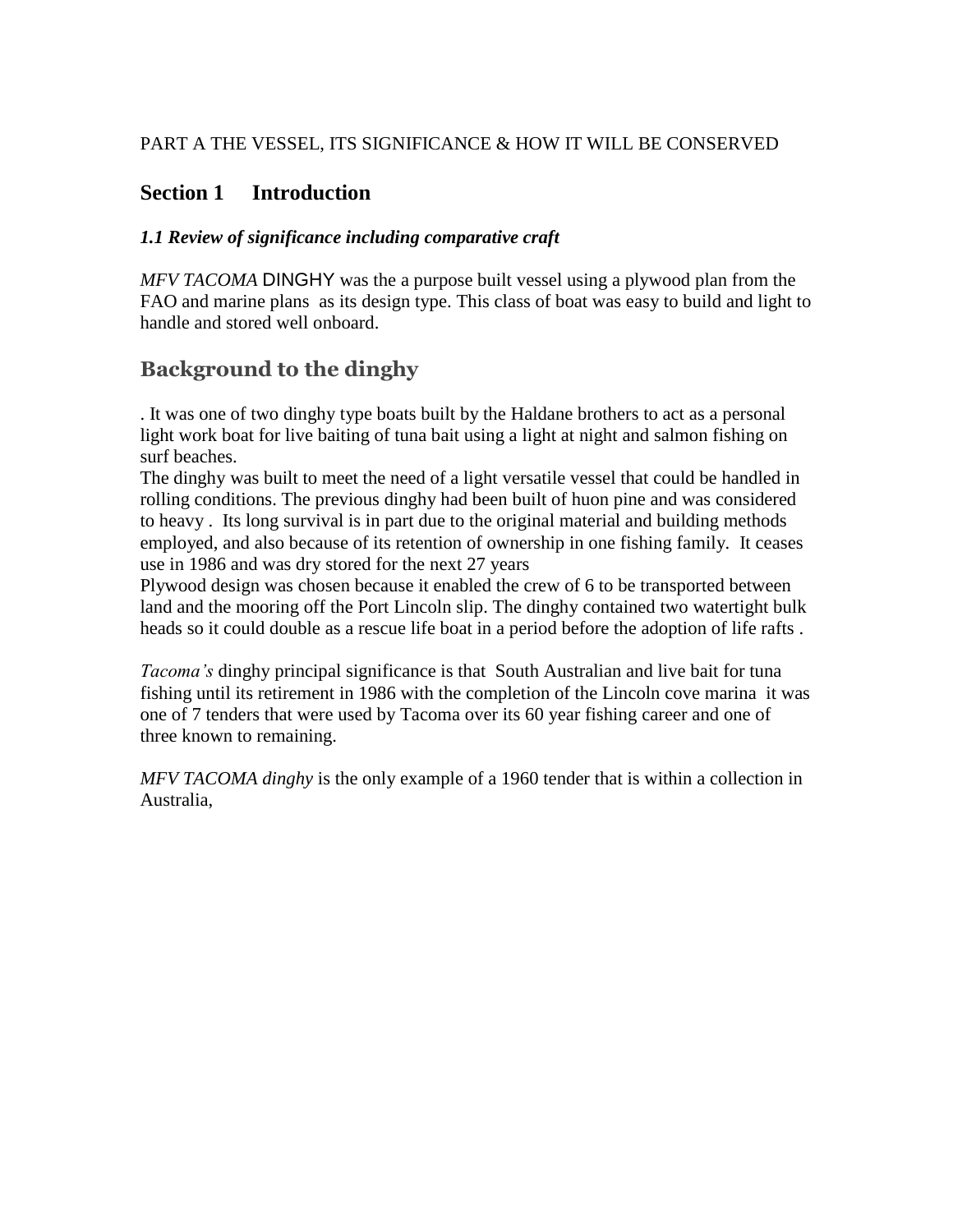

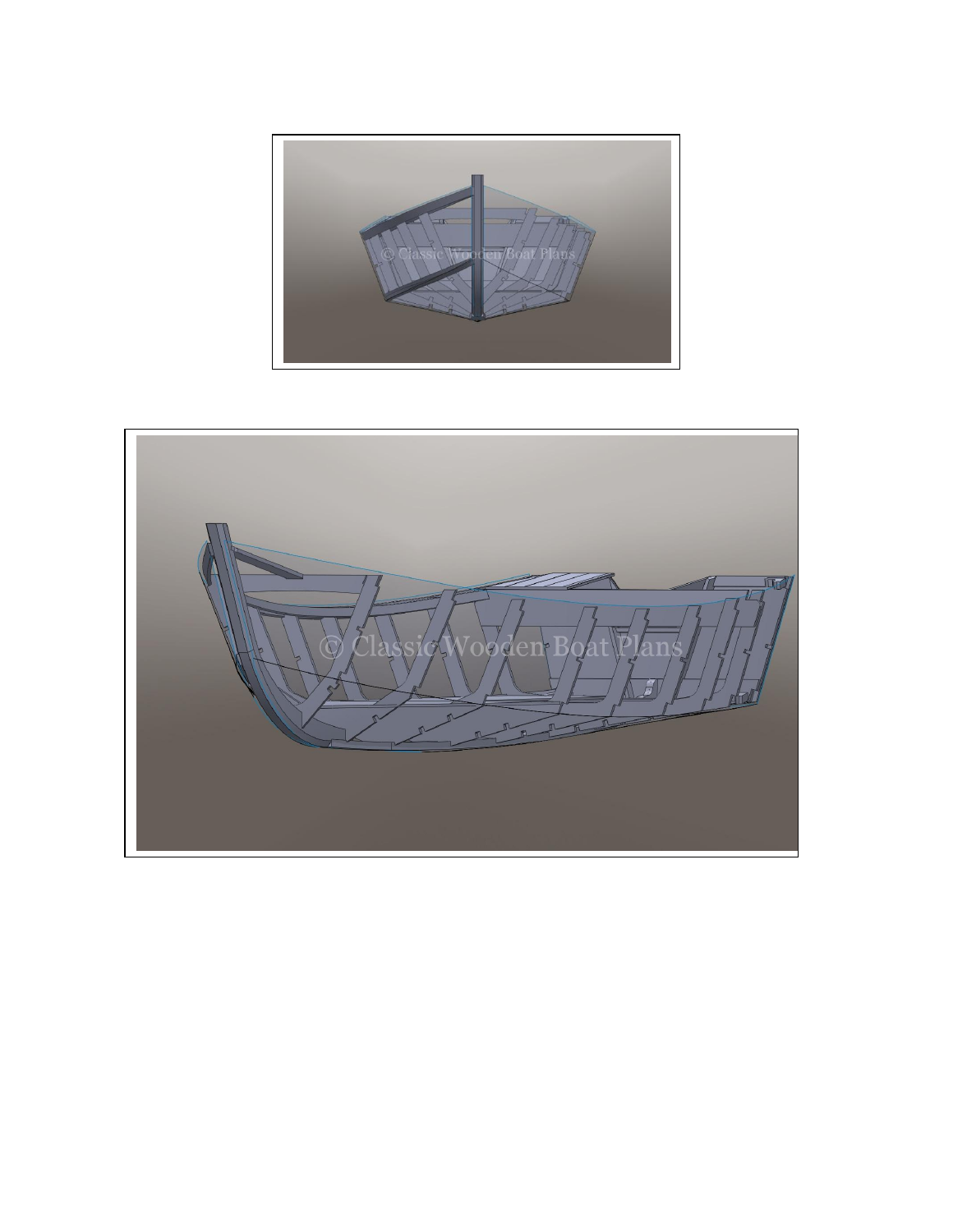

*MFV TACOMA* dinghy was owned by the Haldane families. She was decommissioned by the family in1986 and remained in dry storage until 2013

As a moving, floating vessel, the Tacoma dinghy attracted the interest of like-minded volunteers and resulted in the development of this VMP. The vessel has been maintained in a watertight, condition. And dry stored used on for display and outing

Although *MFV TACOMA 'dinghy* physical condition and configuration have been maintained at a very satisfactory level, the greatest need is to outfit it and to expand knowledge of the details of its working life, for the purpose of educational, tourism and other interpretation programs.

This plan is current for a 3-5 year period during which further research should be conducted on the changes to the vessel over its life. This will inform the review of the VMP in five years' time.

#### *1.4 Current condition*

*MFV TACOMA* dinghy is in MODERATE physical condition its working life has taken its toll it has been kept in the water on a running mooring and being lifted aboard in rolling conditions. It has sustained several falls in its life as deck lashing have given way.*. TACOMA* dinghy housed in on board the back deck of TACOMA. Good long-term maintenance has ensured that the topsides have remained in fair condition.

#### *1.5 Preservation philosophy*

The aim is to maintain the original material and character of the vessel. The Preservation Society group has materials, equipment and tools to maintain *MFV TACOMA* dinghy in its present condition within a five-year budget framework.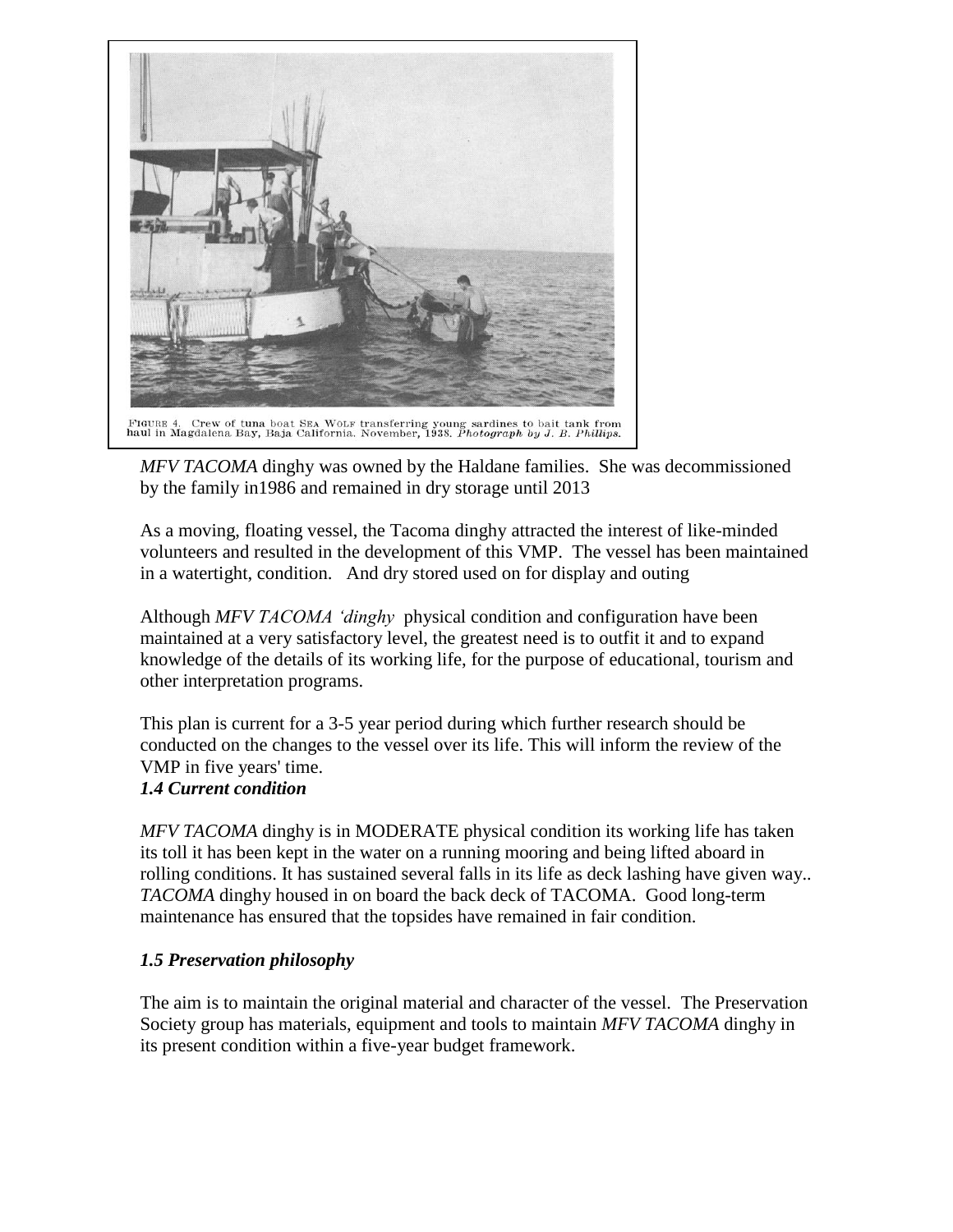#### *1.6 Interpretation philosophy*

It is recommended that *MFV TACOMA* dinghy be maintained in its present configuration, in a structurally sound, weather-resistant and watertight condition. This will ensure that a good baseline is maintained if future changes are made to the vessel. It will also allow the overall integrity of the *MFV TACOMA* dinghy to be preserved. Further information is needed about the original construction and changes that have been made throughout the life of the vessel. The forward section of the vessel remains almost in original condition, while the aft containing the original net bin area has undergone damage this repair work may need to be undertaken in the short term.

# **Section 2 Vessel Description**

# *2.1 Vessel description*

*The dinghy was built* 1963 by the 13 year old Andrew Haldane for used as a tender and a live bait light boat for tuna fishing

The vessel is 14 ft long. It is chine hull, using marine ply and maranti frames see plan

2.2 Design it is unknown , the plans were taken off existing plans see Fishing Boats of the World 2 boat types page 606 . modified to adapt to the new usage the original design was 20 ft and the aft 6ft have been removed.the dinghy has two water tight bulk heads one foe and one aft .

Like its bigger flatty the two dingys could act as resque vessels in the case of the Tacoma foundering .

The two boats were in service in a period of no life rafts life rafts came int the port Lincoln tuna fleet in 1969

2.3 Construction marine ply maranti frames

2.4 Ownership & Use

The dinghy has been in the ownership of the Haldane family The dinghy operated from government slip on a running moring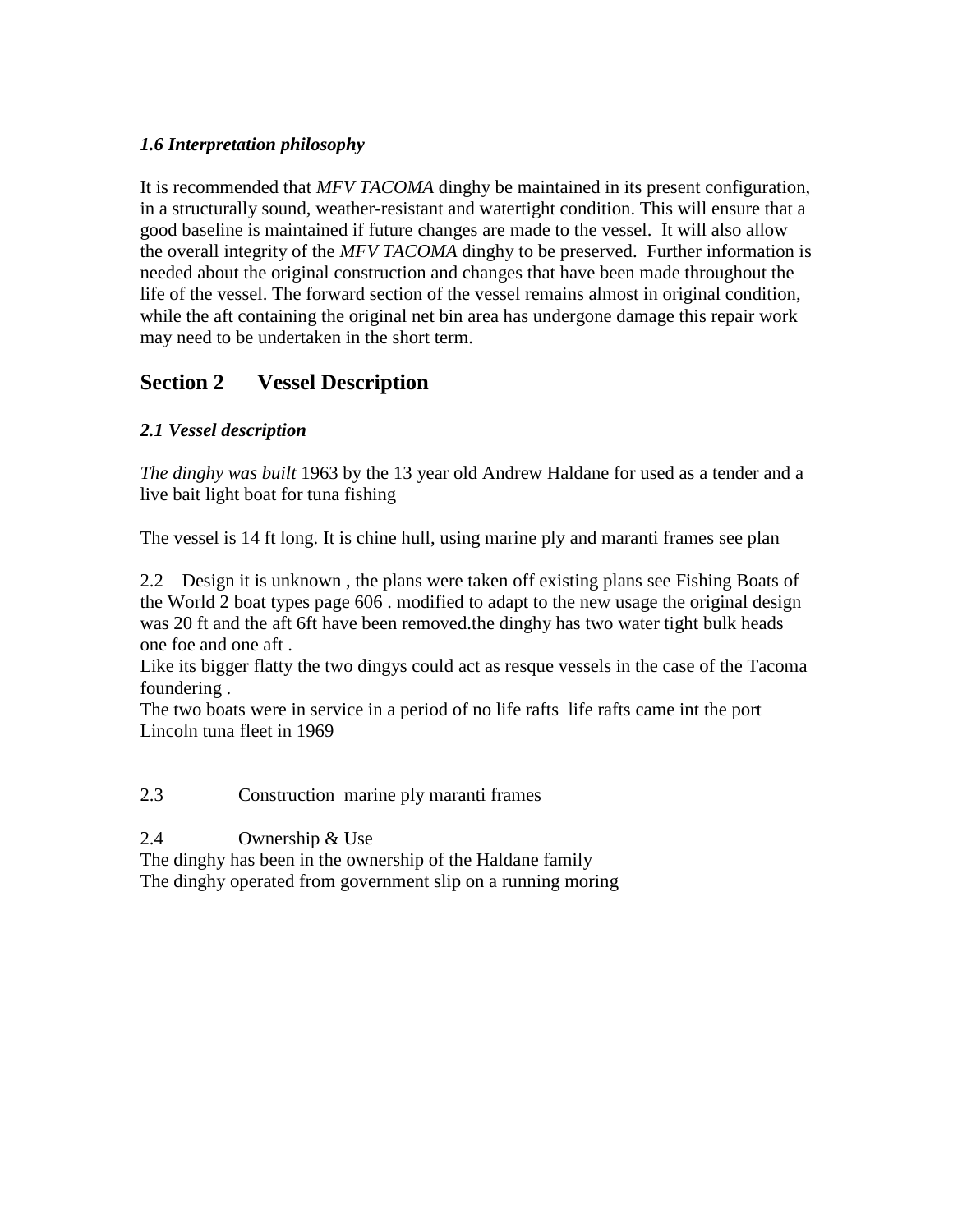

*Dinghy stored inside the FLATTY STORED ON BOARD TUNA FISHING*



*Photo 10 Deck load HEAD height to free up deck.*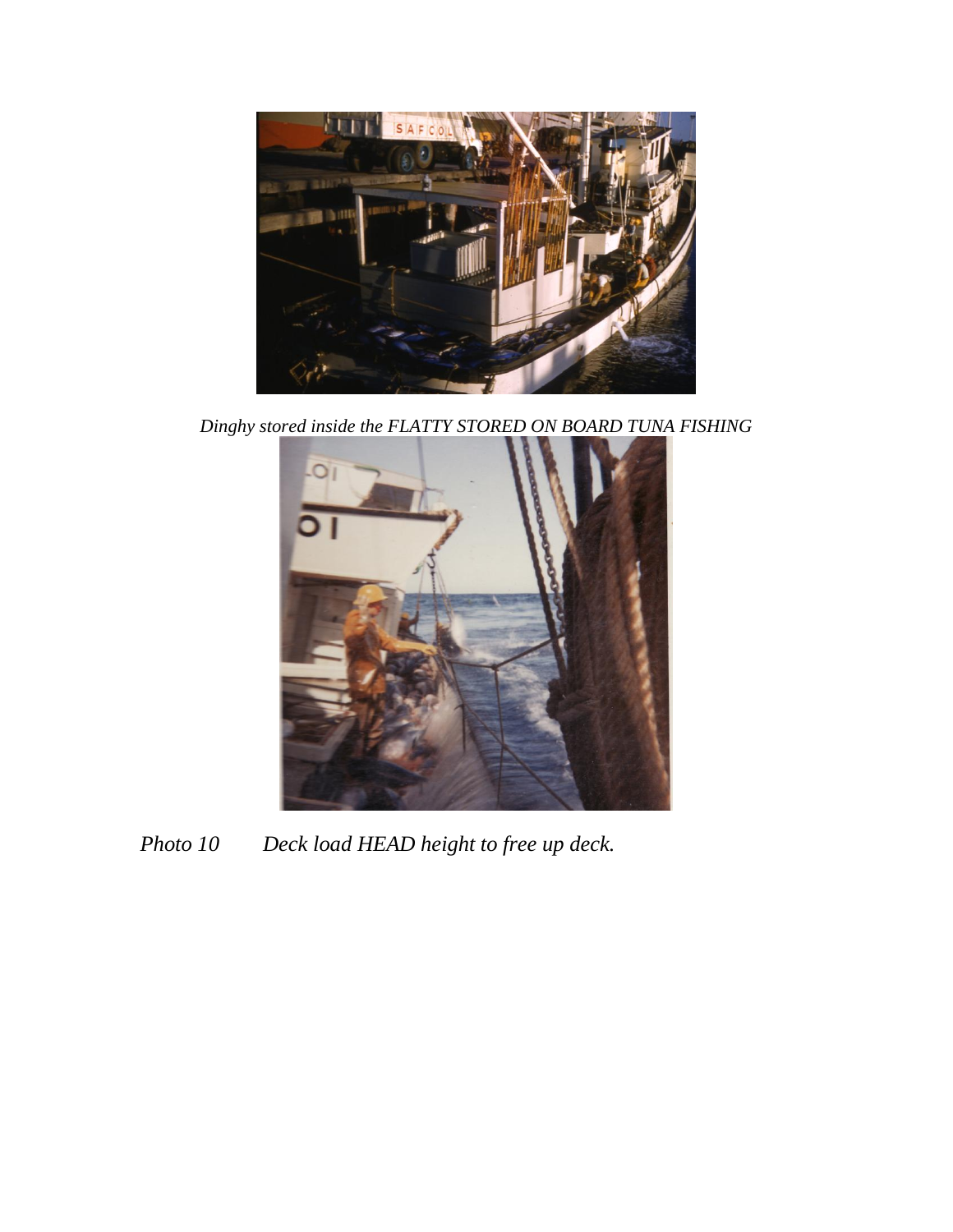It was transported as deck cargo .



FIGURE 7. Fish dried up in the landing bag of the purse seine. About ready for brailing. Outrigger stick lashed to skiff. Corks are bunched. Night photograph by J. B.<br>Phillips. September, 1945.

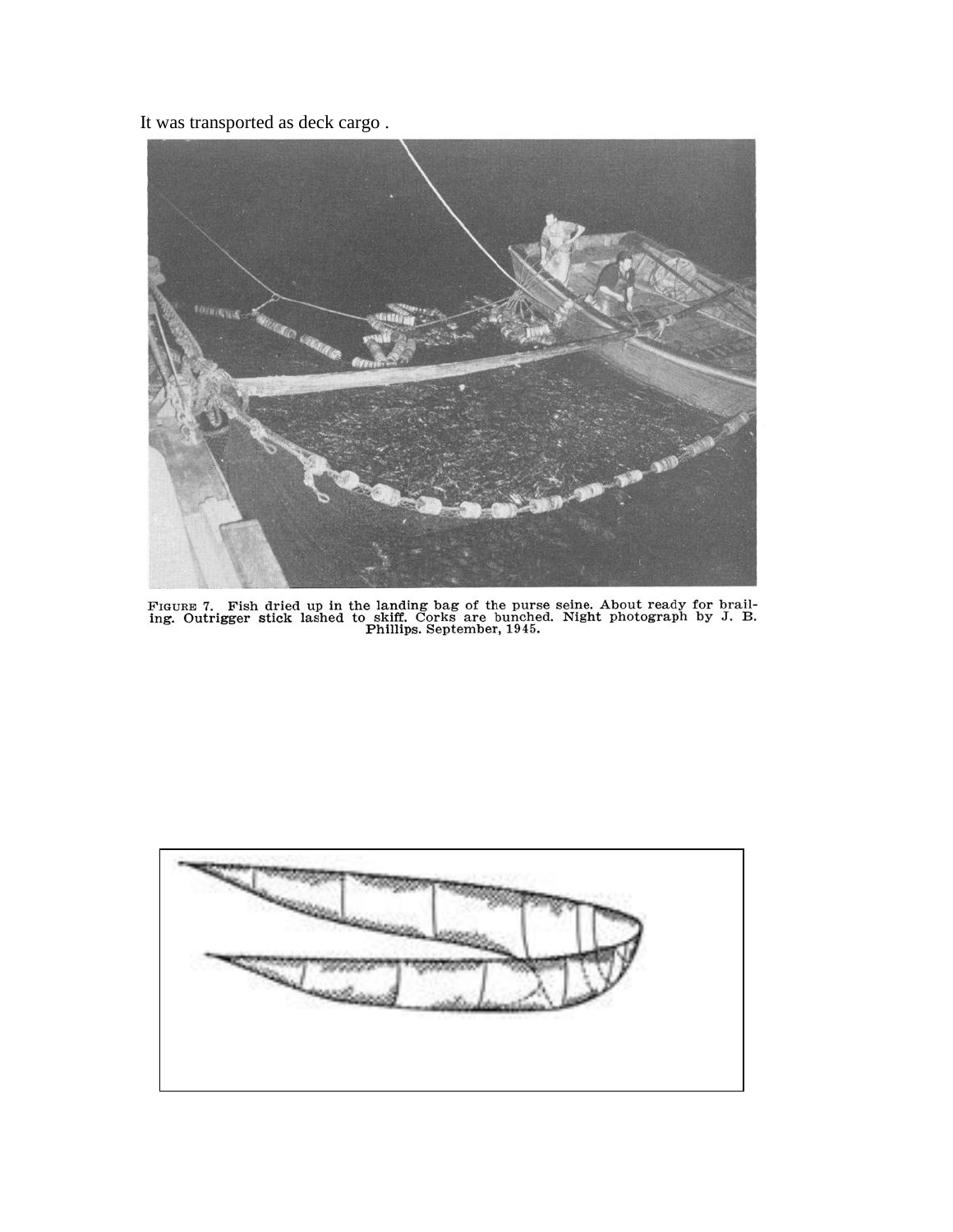

The dinghy operations were as above

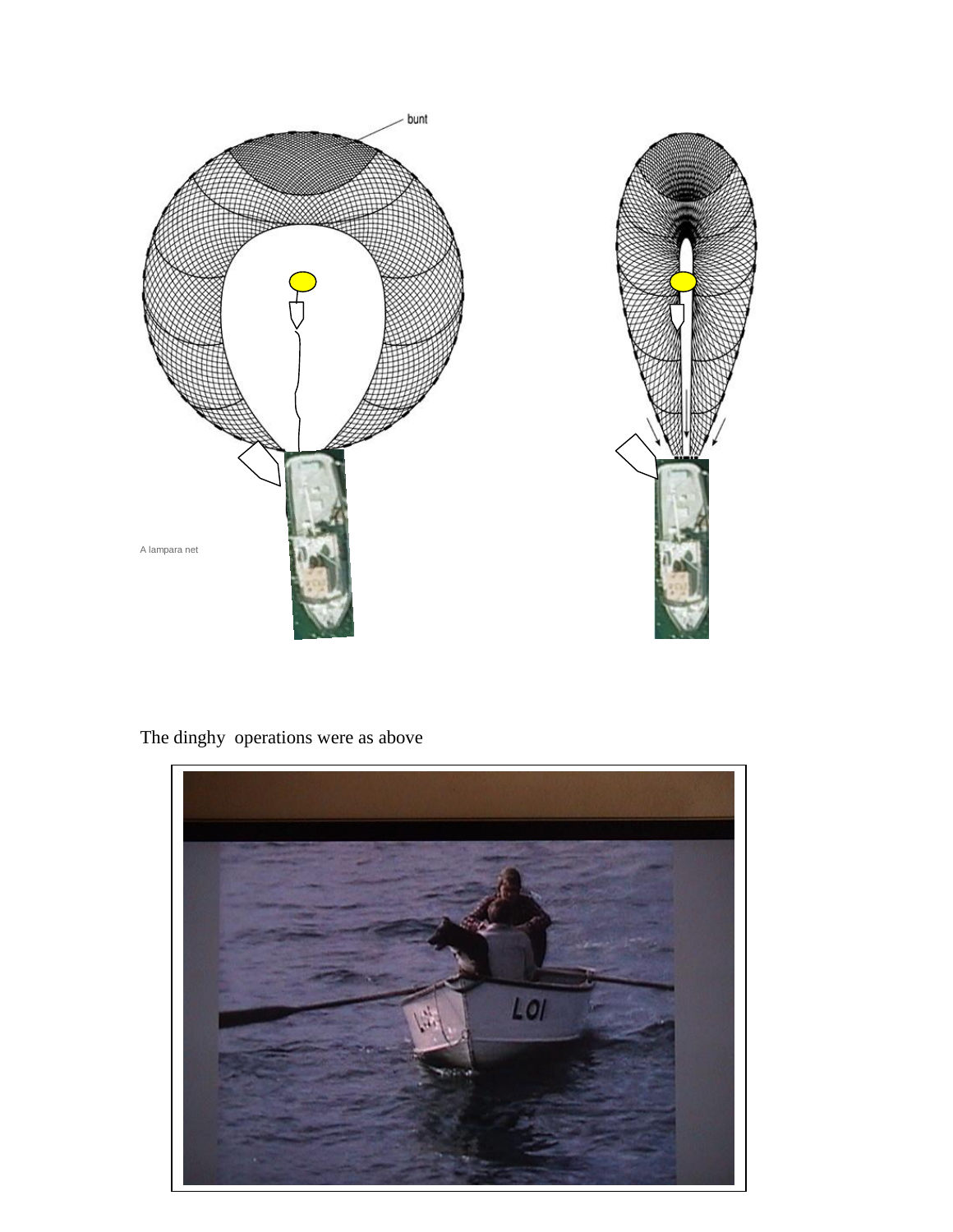





2.5 Chronology of Changes The boat has remained unchanged hull shape

2.6 Comparative Vessels Australia and in particular the east coast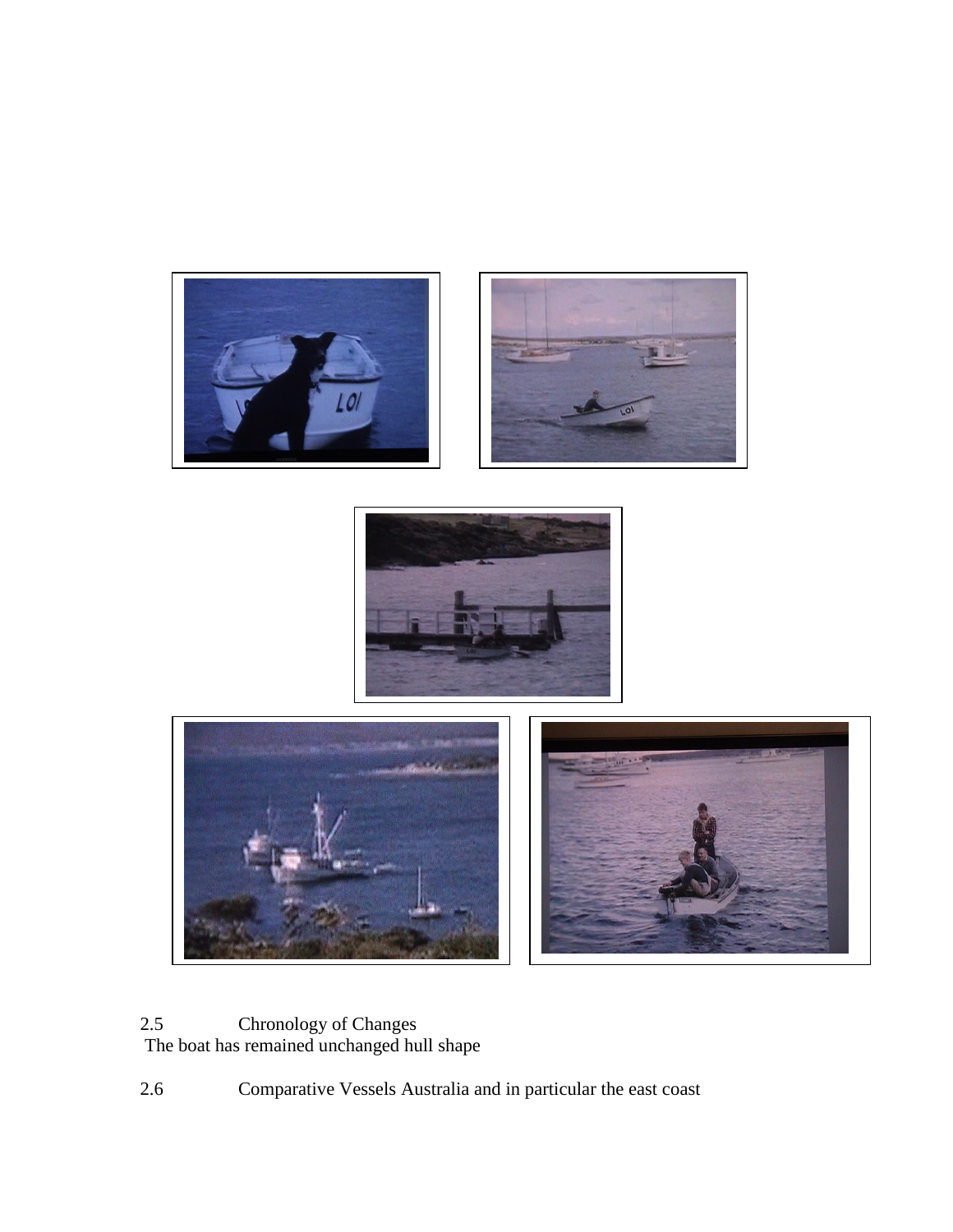The dinghy boats as these classes of boats were known were optimized in design up till the 1960 often built of solid timber plank the advent of marine ply allowed lighter vessel to be built they were eventually supersede by aluminum construction. and the dinghy a representive of that development. Development of aluminum

# Section 3 **Interpretation**

3.1 The vessel will be stored out of water and there for will be able to be viewed in storage. With trailer the dinghy will be able to be used in outdoor displays e.g. tunarama and onshore open days. In water the dinghy can be carried as deck cargo on the Tacoma for raids and other such events .all the vessels operational equipment is accessible and a re enactment of the fishing operation of light fishing form a small part of the commercial catch in south Australia and there are possibilities to access the fishery for a documentation of the fishery.

# 3.2 Online

On the completion of the mmaps program 2010 the information on the dinghy will be avaible on line and trough the web page [www.tacoma.](http://www.tacoma/)org.au

# Section 4 **Conservation**

# 4.1 Guiding Principles

The aim is to maintain the original material and character of the vessel. The Preservation Society group has materials, equipment and tools to maintain dinghy in its present condition within a five-year budget framework. The current location is aboard the TACOMA for any major work, a shed will be needed within the Port Lincoln area. .

4.2 Aims & Objectives the aim is to maintain the dinghy in its present configuration to be used in tandem with the Tacoma on open days and as an active part of the Tacoma display.

4.3 Preservation the current condition

The boat is MODERATE condition. Two options are available store the boat onboard with potential to launce or gain a suitable road trailer so that the vessel can be stored ashore.

4.4 Restoration no plans are in place to add to the restoration status since its recent restoration in 2000 the vessel is in moderate condition.

4.5 Reconstruction (actions to return a vessel to a known earlier state using new material)

4.6 Adaptation Small modifications to equipment non

4.7 Maintenance the vessel was fully restored in 2008 and no major work other than paint touch up will be required